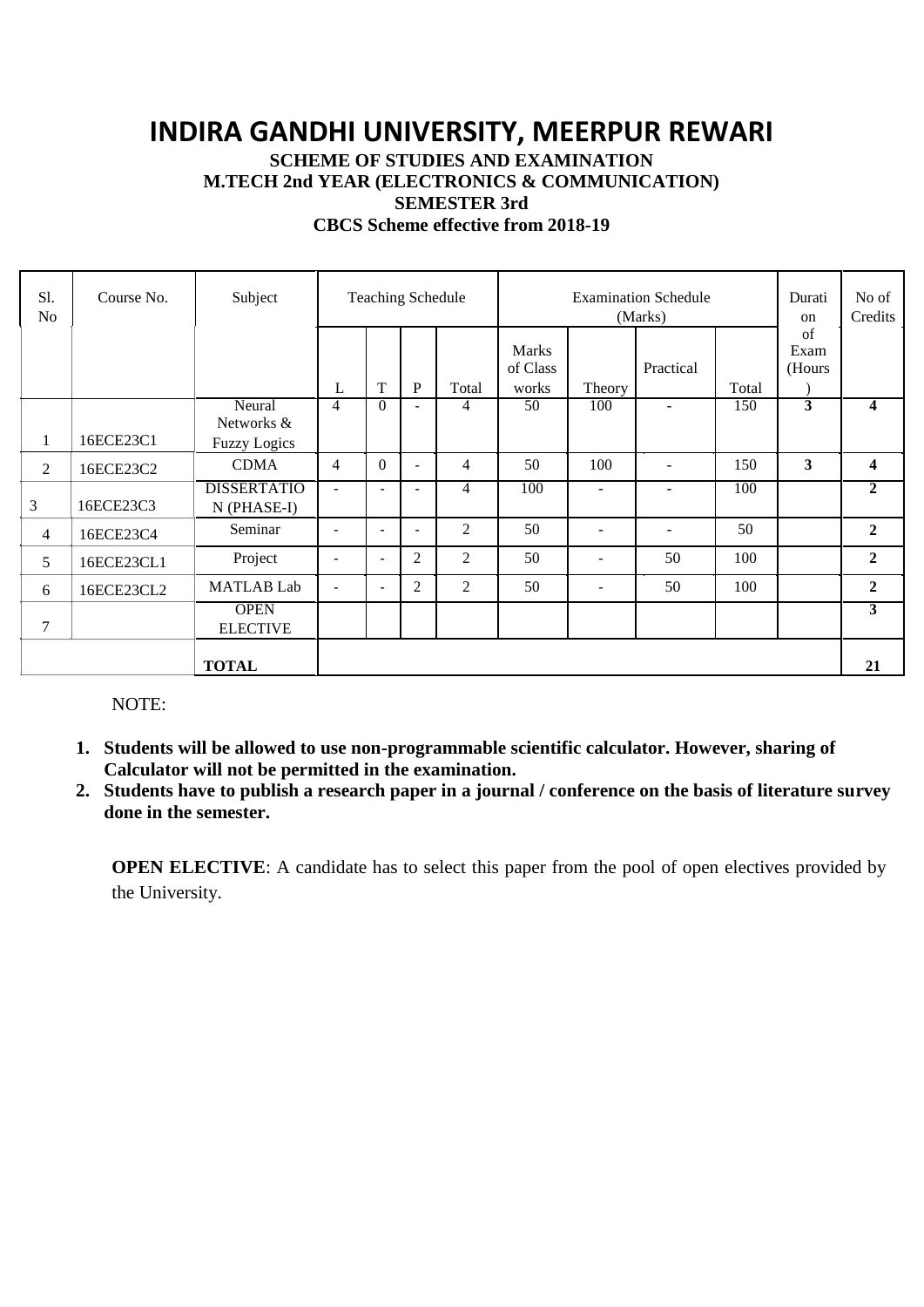# **INDIRA GANDHI UNIVERSITY, MEERPUR REWARI**

## **SCHEME OF STUDIES AND EXAMINATION M.TECH 2nd YEAR (ELECTRONICS & COMMUNICATION) SEMESTER 4th**

| <b>CBCS</b> Scheme effective from 2018-19 |  |  |  |
|-------------------------------------------|--|--|--|
|-------------------------------------------|--|--|--|

| SI.<br>No | Course No. | Subject               | Teaching<br>Schedule     |                          |                          |                          | <b>Examination Schedule</b><br>(Marks) |                |           |       | No of<br>Credits |
|-----------|------------|-----------------------|--------------------------|--------------------------|--------------------------|--------------------------|----------------------------------------|----------------|-----------|-------|------------------|
|           |            |                       |                          |                          |                          |                          | <b>Marks</b><br>οf                     |                |           |       |                  |
|           |            |                       | <b>L</b>                 | $\mathbf \tau$           | P                        | Total                    | <b>Class</b><br>works                  | Theory         | Practical | Total |                  |
|           | 16ECE24C1  | Dissertation and viva | $\overline{\phantom{0}}$ | $\overline{\phantom{a}}$ | $\overline{\phantom{a}}$ | $\overline{\phantom{a}}$ | 250                                    |                | 500       | 750   | 20               |
|           |            | <b>TOTAL</b>          |                          |                          |                          | $\sim$                   | <b>250</b>                             | $\blacksquare$ | 500       | 750   |                  |
|           |            | <b>GRAND TOTAL</b>    |                          |                          |                          |                          |                                        |                |           |       |                  |

### NOTE:

- **1. Students have to publish a research paper in a UGC approved journal of the research work done in the semester.**
- **2. Students will have to submit a soft copy of their thesis with the hard copies.**
- **3. Students have to submit a plagiarism report with the thesis report obtained from Turnitin software. This software is available in IGU Library. Upto 25% of similarity of matter is permitted.**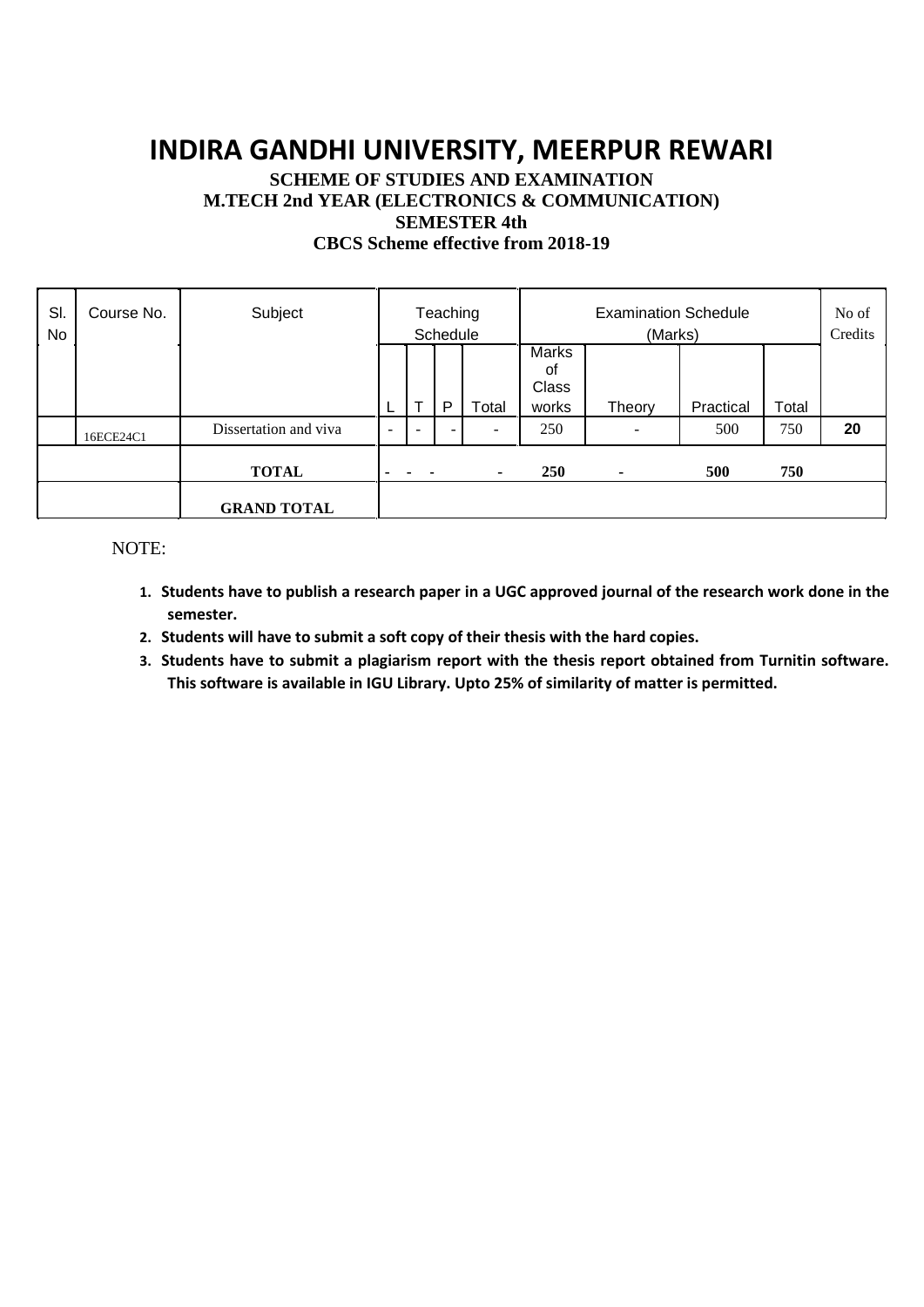#### **16ECE23C1 NEURAL NETWORKS & Fuzzy Logics**

- 
- 

L T P Marks Credits

4 - - Exams : 100 4 Sessionals : 50

Total : 150

## Duration of Exam : 3 hrs.

### **SECTION A**

**Introduction:** Neural networks characteristics, History of development in neural networks principles, Artificial neural net terminology, Model of a neuron, Topology.

#### **SECTION B**

**Learning Methods & Neural network models:** types of learning, Supervised, Unsupervised, Re-inforcement learning. Knowledge, representation and acquisition. Basic Hop field model, Basic learning laws, Unsupervised learning, Competitive learning, K-means clustering algorithm, Kohonen's feature maps.

#### **SECTION C**

**Artificial Neural Networks:** Radial basis function neural networks, Basic learning laws in RBF nets, Recurrent back propagation. Introduction to counter propagation networks, CMAC network, and ART networks.

### **SECTION D**

**Fuzzy Logic:** Basic concepts of fuzzy logic, Fuzzy vs. Crisp set, Linguistic variables, Membership functions, Fuzzy sets & Operations of fuzzy sets, Fuzzy IF- THEN rules, Variable inference techniques, De-Fuzzification, Basic fuzzy inference algorithm, Fuzzy system design, Industrial applications.

#### **Text Books:**

- 1. B. Yegnanarayana, " Artificial Neural Networks"PHI
- 2. J.M. Zurada, "Introduction to artificial neural systems", Jaico Pub.
- 3. ROSS J.T , "Fuzzy logic with engineering application", TMH

#### **Reference Books:**

- 1. Simon Haykin, "Neural Networks", PHI
- 2. Ahmad M.Ibrahim, "Introduction to applied Fuzzy Electronics", (PHI)
- 3. P.D. wasserman , "Neural computing theory & practice", (ANZA PUB).

**NOTE: For setting up the question paper, Question No. 1 will be set up from all the four sections which will be compulsory and of short answer type. Two questions will be set from each of the four sections. The students have to attempt first common question, which is compulsory, and one question from each of the four sections. Thus students will have to attempt 5 questions out of 9 questions.**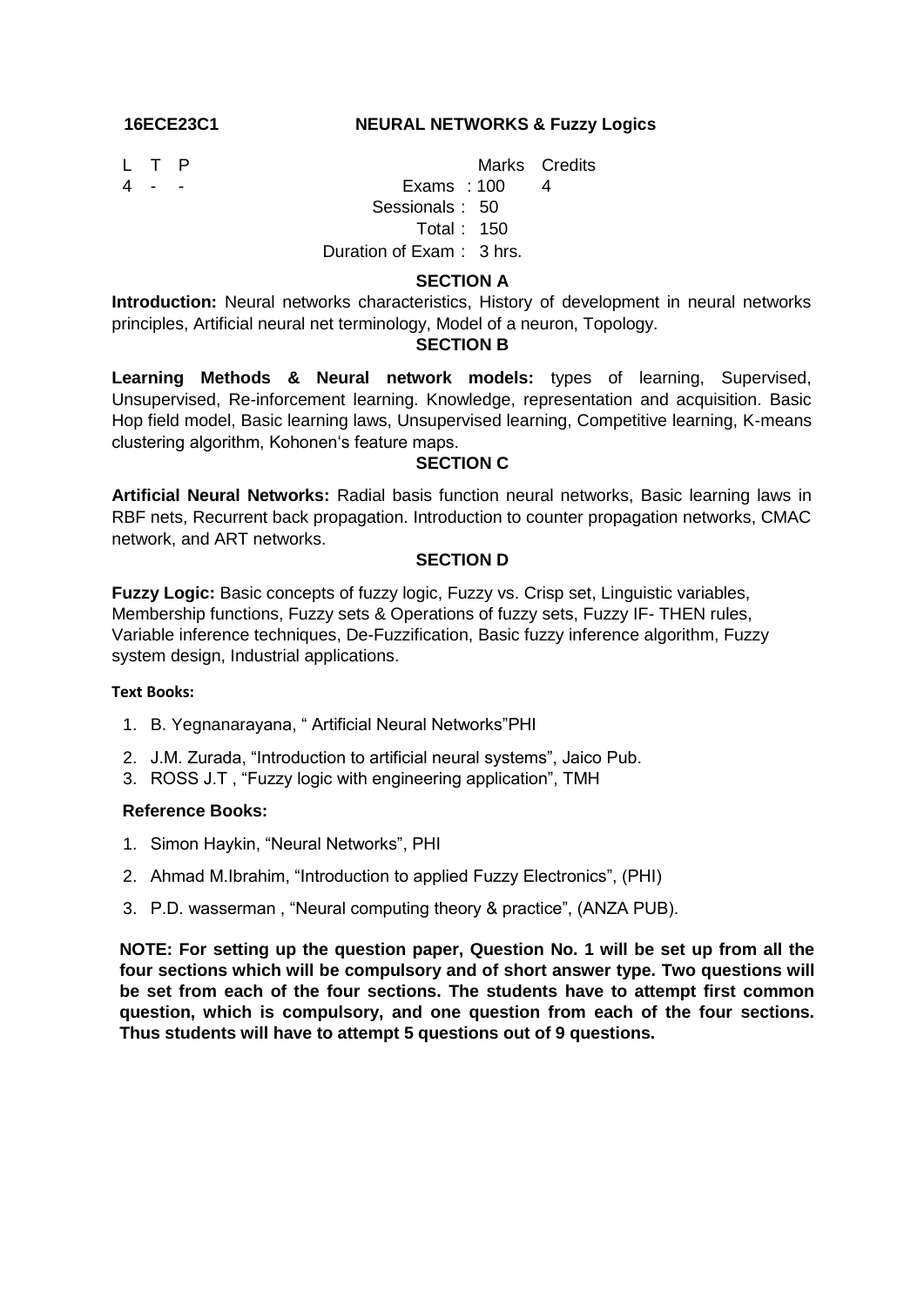### **16ECE23C2 CDMA SYSTEMS**

- 
- 

L T P Marks Credits 4 - - Exams : 100 4 Sessionals : 50 Total : 150 Duration of Exam : 3 hrs.

#### **SECTION A**

Direct sequence and frequency hopped spread spectrum, spreading sequence and their correlation functions, Acquisition and tracking of spread spectrum signals.

#### **SECTION B**

Error probability for DS-CDMA, on AWGN channels, DS- CDMA on frequency selective fading, channels, Performance analysis of cellular CDMA

#### **SECTION C**

Capacity estimation, Power control, effect of imperfect power control on DS CDMA performance, Soft Handoffs.

#### **SECTION D**

Spreading /coding tradeoffs, multi-carrier CDMA, IS-95 CDMA system, third generation CDMA systems, multi-user detection.

#### **Text Books:**

- 1. Andrew J. Viterbi, "CDMA Principles of spread spectrum communications", Addison Wesley 1995.
- 2. J.S. Lee and L.E. Miller, "CDMA system Engineering handbook", Artech house 1998.

#### **Reference Books:**

- 1. Garg, "CDMA : 2000 : Cellular/ PCS system Implementation", Pearson
- 2. Steve Lee, "Spread spectrum CDMA", TMH

NOTE: For setting up the question paper, Question No. 1 will be set up from all the four sections which will be compulsory and of short answer type. Two questions will be set from each of the four sections. The students have to attempt first common question, which is compulsory, and one question from each of the four sections. Thus students will have to attempt 5 questions out of 9 questions.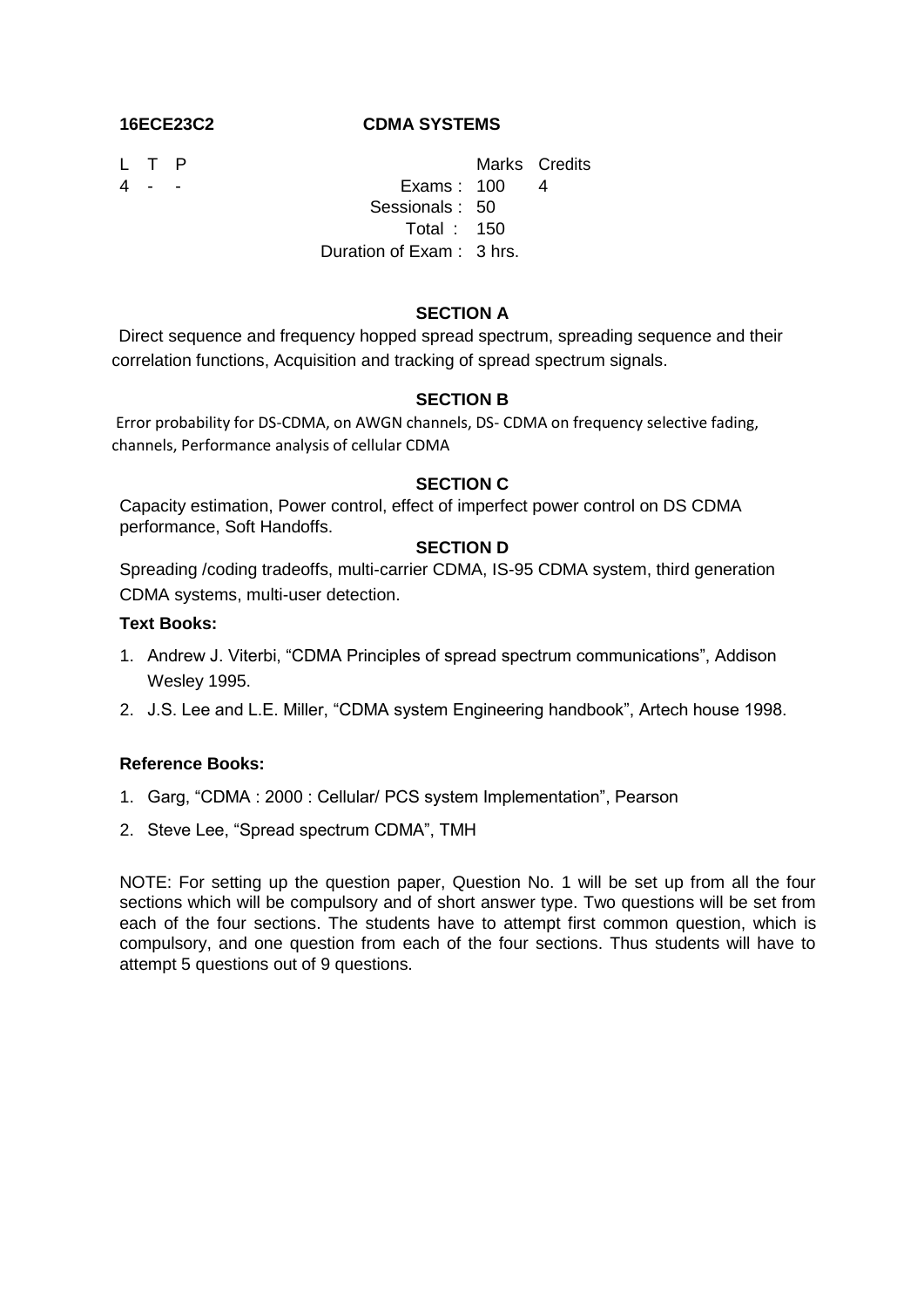#### **16ECE23C3 DISSERTATION (PHASE-I)**

### L T P Marks Credits

### - 4 Exams : Sessionals : 100 Total : 100 2 Duration of Exam : 3 hrs.

Every student will carry out dissertation under the supervision of a Supervisor(s). The

topic shall be approved by a Committee constituted by the Head of the concerned Deptt.

Every student will be required to present two seminar talks, first at the beginning of the Dissertation (Phase-I) to present the scope of the work and to finalize the topic, and second towards the end of the semester, presenting the work carried out by him/her in the semester. The committee constituted will screen both the presentations so as to award the sessional grades out of A+, A, B, C, D and E. A student scoring 'F' grade shall have to improve this grade before continuing his/her Dissertation in the 4th semester failing which he/she shall have to repeat the Dissertation (Phase-I) next time in the regular 3rd semester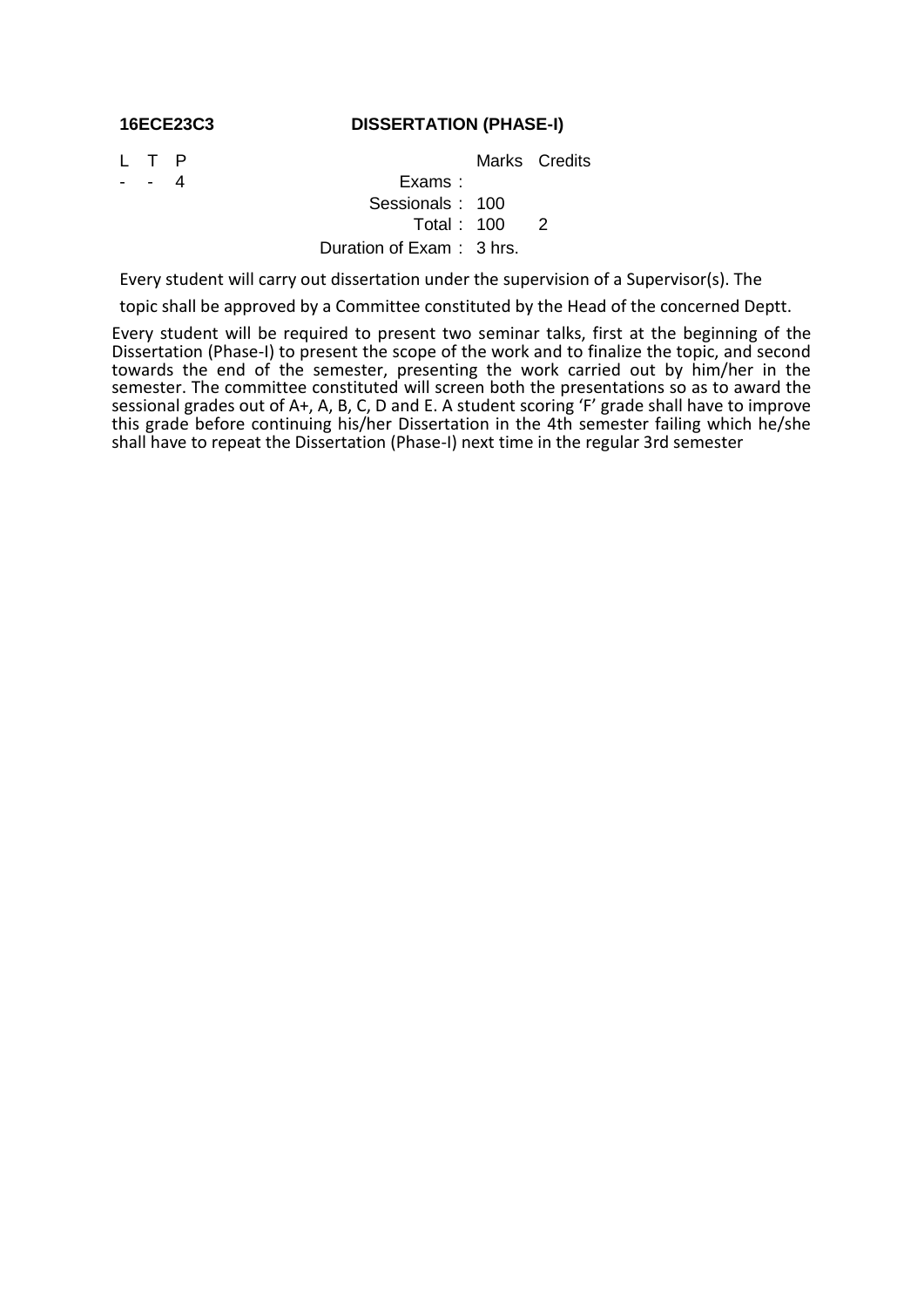#### **16ECE23C4 SEMINAR**

| L T P |                 |             | Marks Credits |
|-------|-----------------|-------------|---------------|
| -- 2  | Sessional: 50 2 |             |               |
|       |                 | Total: 50 2 |               |

Every student will be required to present a seminar talk on a topi c approved by the Deptt . except on his/her dissertation. The committee constituted by the Head of the Deptt. will evaluate the presentation and will award one of the grades out of A+,A,B,C,D and E.

A Student who is awarded the "F" grade will be required to repeat the seminar on the same topic.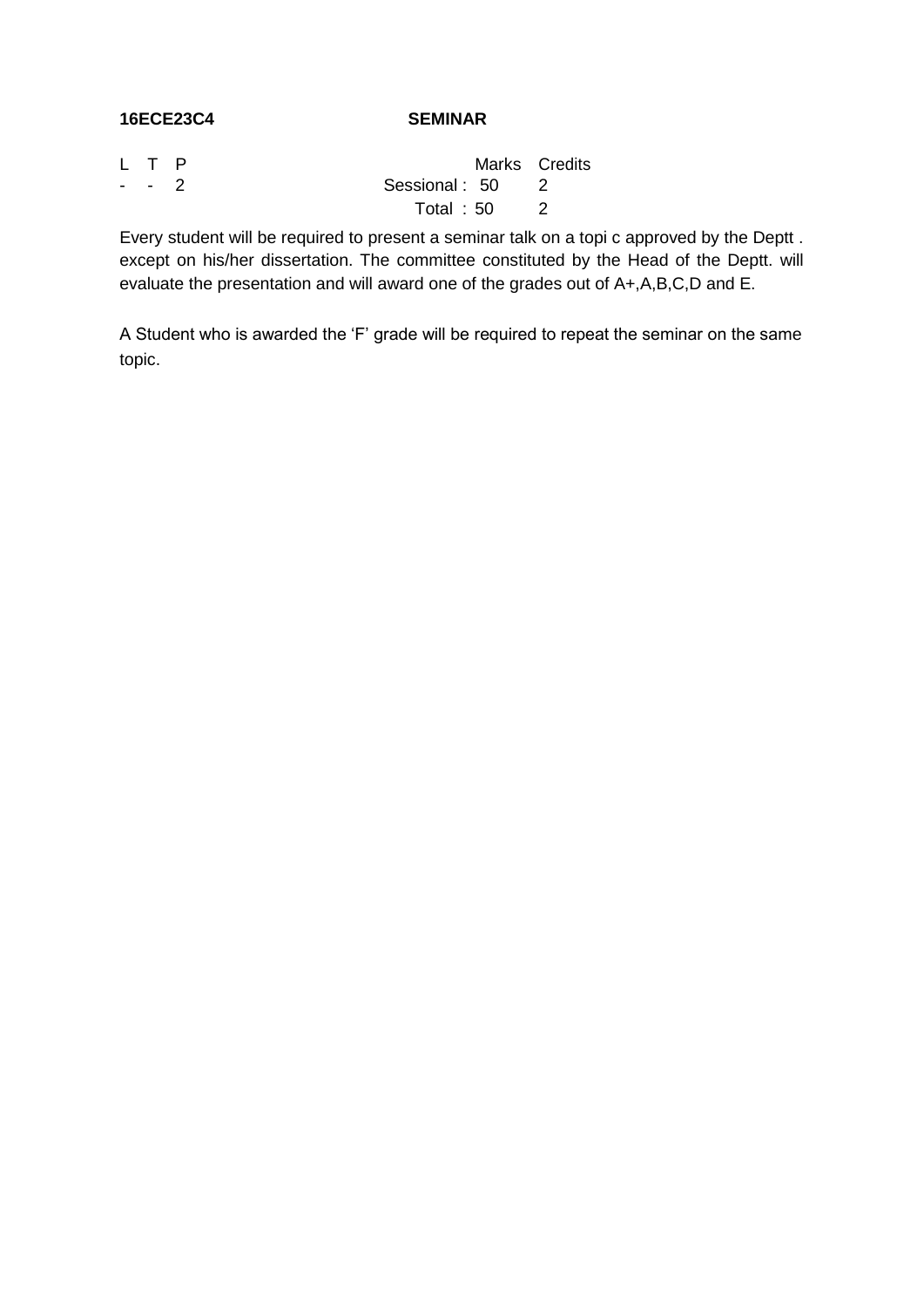#### **16ECE23CL2 MATLAB Lab**

 $LT -$ - P 2 Total Credits: 2

**UNIT 1 MATLAB FUNDAMENTALS**: Introduction, platforms and versions, launching MATLAB, window, help features, types of file, creating directory and saving files, notation, syntax and operations, constants, variables and expression, some built in function, commands, problems.

**UNIT 2 VECTORS & MATRICS**: Addition, subtraction, multiplication, vector products and transpose, commands, problems.

**UNIT 3 MATLAB PROGRAMMING**: Input -Output Statements: data input, interactive input, output command. Programming in M files, script and function files, variables, data types, operators, control structures

**UNIT 4 GRAPHICS USING MATLAB**: Creating plots, 2-D, 3 -D, multiple plots, editing plots, visualizing function of two variables, image Printing graphics, handle graphics, GUI, problems.

**UNIT 5 INTRODUCTION TO TOOLBOXES**: The symbolic math toolbox, control system toolbox, signal processing toolbox, communication toolbox, MATLAB applications, animation, problems.

**UNIT 6 SIMULINK BASICS**: Introduction, simulink model editor, simulink library, blocksets, running a simulation, building simple model, problems with models.

#### **Reference Books:**

- 1. MATLAB and its Applications in Engineering, Raj Kumar Bansal, Ashok Kumar Goel, Manoj Kumar, Pearson Education.
- 2. Partha S Mallick, Matlab and Simulink: Introduction to Applications, 2nd edi, SCITECH.
- 3. K K Mishra, Numerical Technique Lab Matlab Based Experiments, I K international publishing house.

NOTE: At least 10 experiments are to be performed by students in the semester as per the